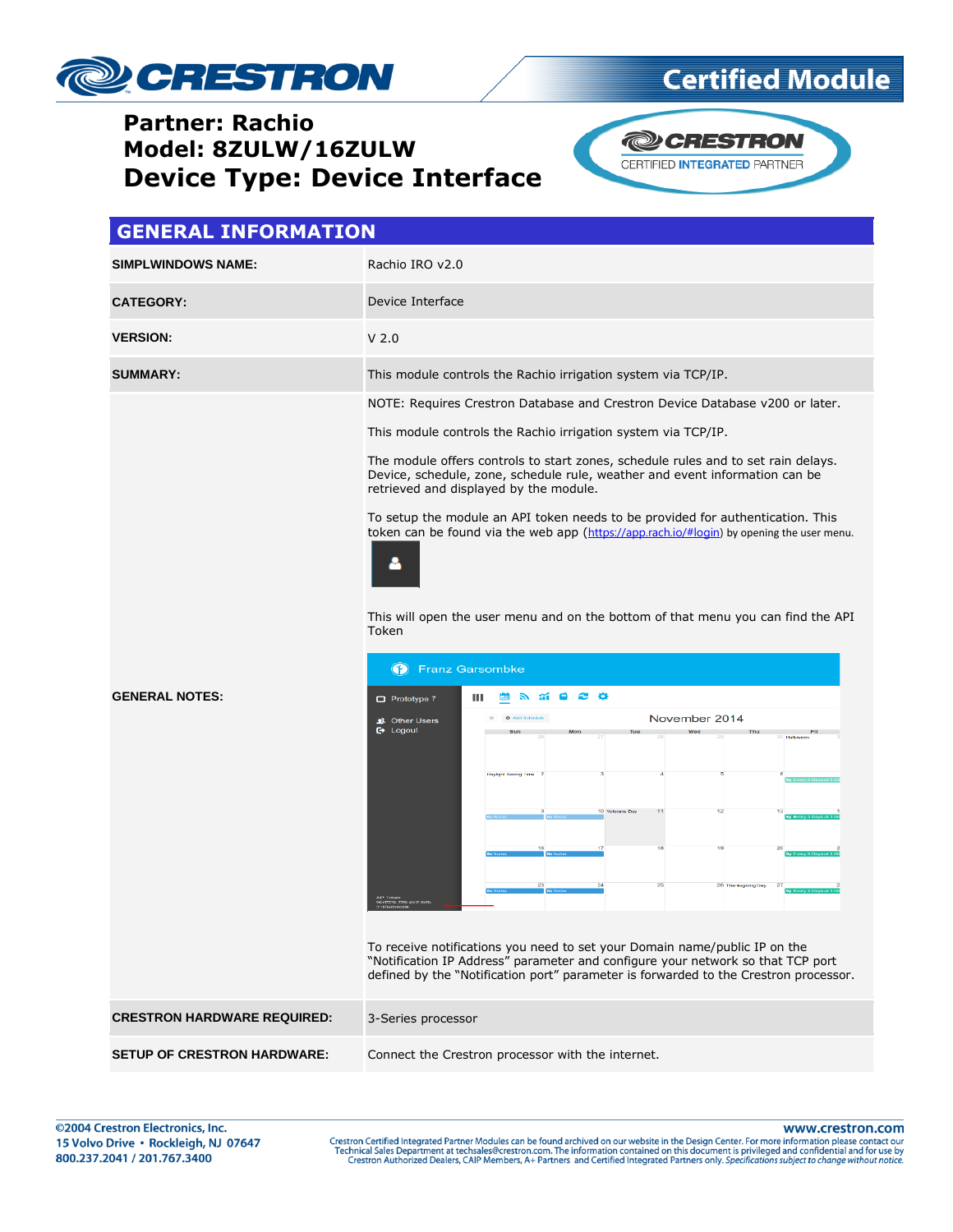

# **Certified Module**

**@CRESTRON** CERTIFIED INTEGRATED PARTNER

| <b>VENDOR FIRMWARE:</b> | N/A                                                                                                                                                                                                                                                     |
|-------------------------|---------------------------------------------------------------------------------------------------------------------------------------------------------------------------------------------------------------------------------------------------------|
| <b>VENDOR SETUP:</b>    | Connect the Rachio IRO with the internet.<br>Setup the Rachio IRO as explained in the Rachio manual.<br>Create a Rachio account and log in to the web app. Here you can find the API Token<br>to setup the Crestron module (see General Notes section). |
| <b>CABLE DIAGRAM:</b>   | Standard CAT5 cable                                                                                                                                                                                                                                     |

| <b>CONTROL:</b>                           |                |                                                                                                                                                                                                                                                                                                     |
|-------------------------------------------|----------------|-----------------------------------------------------------------------------------------------------------------------------------------------------------------------------------------------------------------------------------------------------------------------------------------------------|
| <b>Initialize</b>                         | D              | Pulse to initialize the module.                                                                                                                                                                                                                                                                     |
| Request_Device_List                       | D              | Pulse to retrieve the device list.                                                                                                                                                                                                                                                                  |
| Device_List_Item_Clicked                  | A              | Sets the selected item of the scrolling device list.                                                                                                                                                                                                                                                |
| [Select_Default_Device]                   | D              | Selects the default device which is defined by the parameter Default Device<br>Name. To select the default device the device list needs to be retrieved and it<br>should contain a device with the name Default Device Name.<br>No action is taken if the device is not present in the device list. |
| [Enable_Default_Device_Selection_in_List] | D              | Set high to automatically select the default device when the<br>Request_Device_List input is triggered.<br>No action is taken if the device is not present in the device list.                                                                                                                      |
| Refresh_Selected_Device_Info              | D              | Pulse to retrieve the device information. The device information includes zone<br>list information and schedule rule information.                                                                                                                                                                   |
| Turn_[On/Off]                             | D              | Pulse to turn [On/Off] all features of the device (schedules, weather<br>intelligence, water budget, etc.)                                                                                                                                                                                          |
| Stop_Water                                | D              | Pulse to stop all watering on the selected device.                                                                                                                                                                                                                                                  |
| <b>Change_Rain_Delay_Duration</b>         | A              | Change the rain delay duration (in minutes).                                                                                                                                                                                                                                                        |
| Set_Rain_Delay                            | D              | Set the inputted rain delay. The duration is set by the<br>Change_Rain_Delay_Duration input.                                                                                                                                                                                                        |
| Zone_List_Item_Clicked                    | A              | Sets the selected item of the scrolling zone list.                                                                                                                                                                                                                                                  |
| <b>Start_Selected_Zone</b>                | D              | Pulse to start the selected zone. The duration is set by the<br>Change Selected Zone Duration input.                                                                                                                                                                                                |
| <b>Change Selected Zone Duration</b>      | $\overline{A}$ | Change the duration for the selected zone to be active. This is used in<br>combination with the Start_Selected_Zone input.                                                                                                                                                                          |

www.crestron.com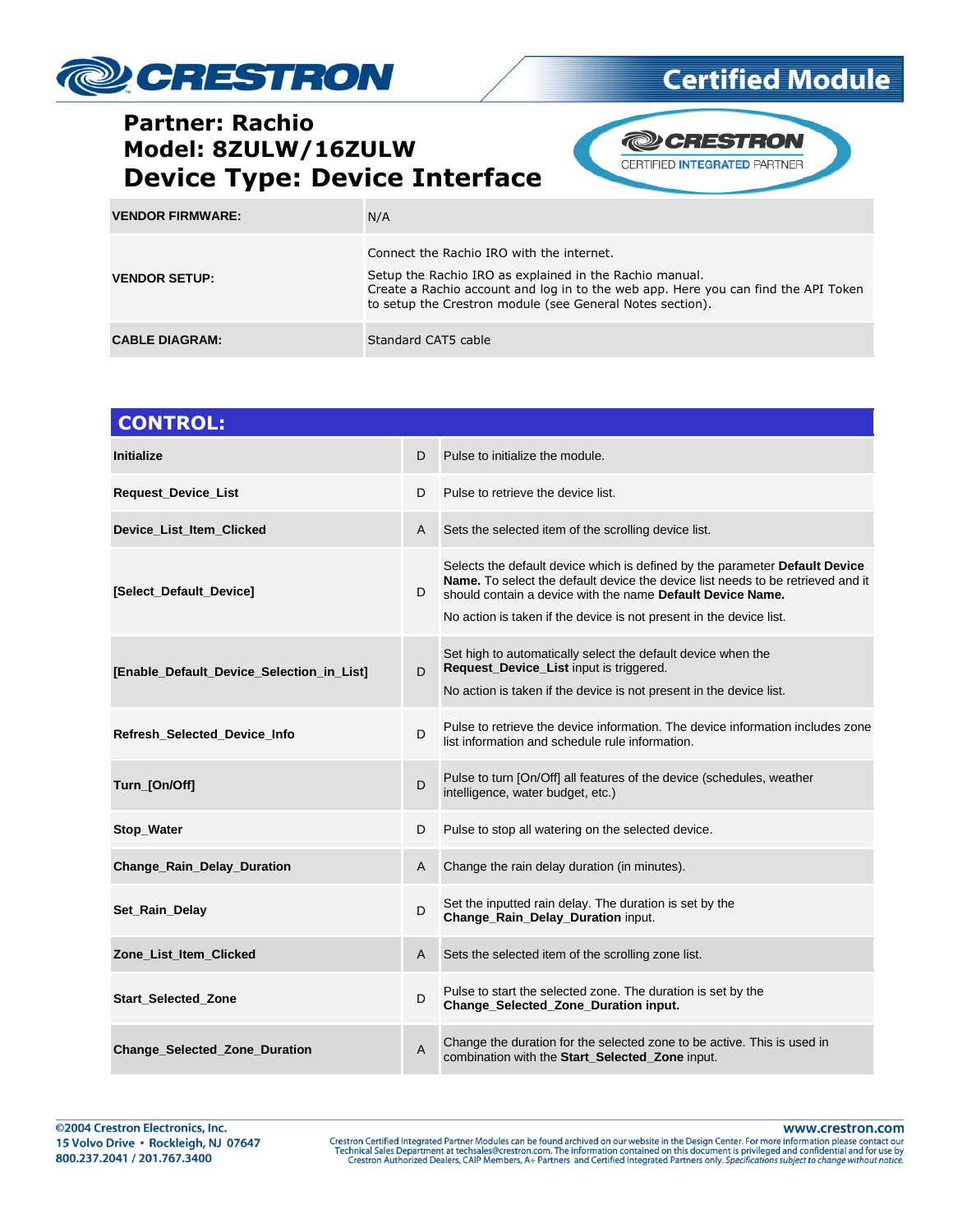# **DESTRON**

### **Partner: Rachio** Model: 8ZULW/16ZULW **Device Type: Device Interface**

**Certified Module** 

**@CRESTRON** 

CERTIFIED INTEGRATED PARTNER

| Schedule_Rule_List_Item_Clicked        | A | Sets the selected item of the scrolling schedule rule list.                                                                                                                              |
|----------------------------------------|---|------------------------------------------------------------------------------------------------------------------------------------------------------------------------------------------|
| Start_Selected_Schedule_Rule           | D | Pulse to start the selected schedule rule.                                                                                                                                               |
| Skip_Selected_Schedule_Rule            | D | Pulse to skip the selected schedule rule.                                                                                                                                                |
| Get_Current_Schedule                   | D | Pulse to retrieve the current running schedule, if any.                                                                                                                                  |
| Get_Weather_Information                | D | Pulse to retrieve weather information.                                                                                                                                                   |
| <b>Enable_Metric_Units</b>             | D | Set high to enable metric units for the weather information.                                                                                                                             |
| Retrieve_Event_List                    | D | Pulse to retrieve the event list.                                                                                                                                                        |
| <b>Change_Event_Start_Time_Minutes</b> | A | Change the start time minutes for the event list.                                                                                                                                        |
| Change_Event_Start_Time_Hours          | A | Change the start time hours for the event list.                                                                                                                                          |
| Change_Event_Start_Time_Day            | A | Change the start time day for the event list.                                                                                                                                            |
| Change_Event_Start_Time_Month          | A | Change the start time month for the event list.                                                                                                                                          |
| Change_Event_Start_Time_Year           | A | Change the start time year for the event list.                                                                                                                                           |
| Change_Event_End_Time_Minutes          | A | Change the End time minutes for the event list.                                                                                                                                          |
| <b>Change_Event_End_Time_Hours</b>     | A | Change the End time hours for the event list.                                                                                                                                            |
| Change_Event_End_Time_Day              | A | Change the End time day for the event list.                                                                                                                                              |
| Change_Event_End_Time_Month            | A | Change the End time month for the event list.                                                                                                                                            |
| Change_Event_End_Time_Year             | A | Change the End time year for the event list.                                                                                                                                             |
| [Refresh_History_List]                 | D | Pulse to refresh the event history list.<br>Refreshing the event history can be heavy on the module. Please use with<br>care.<br>We advise to use a minimum pulse interval of one minute |

www.crestron.com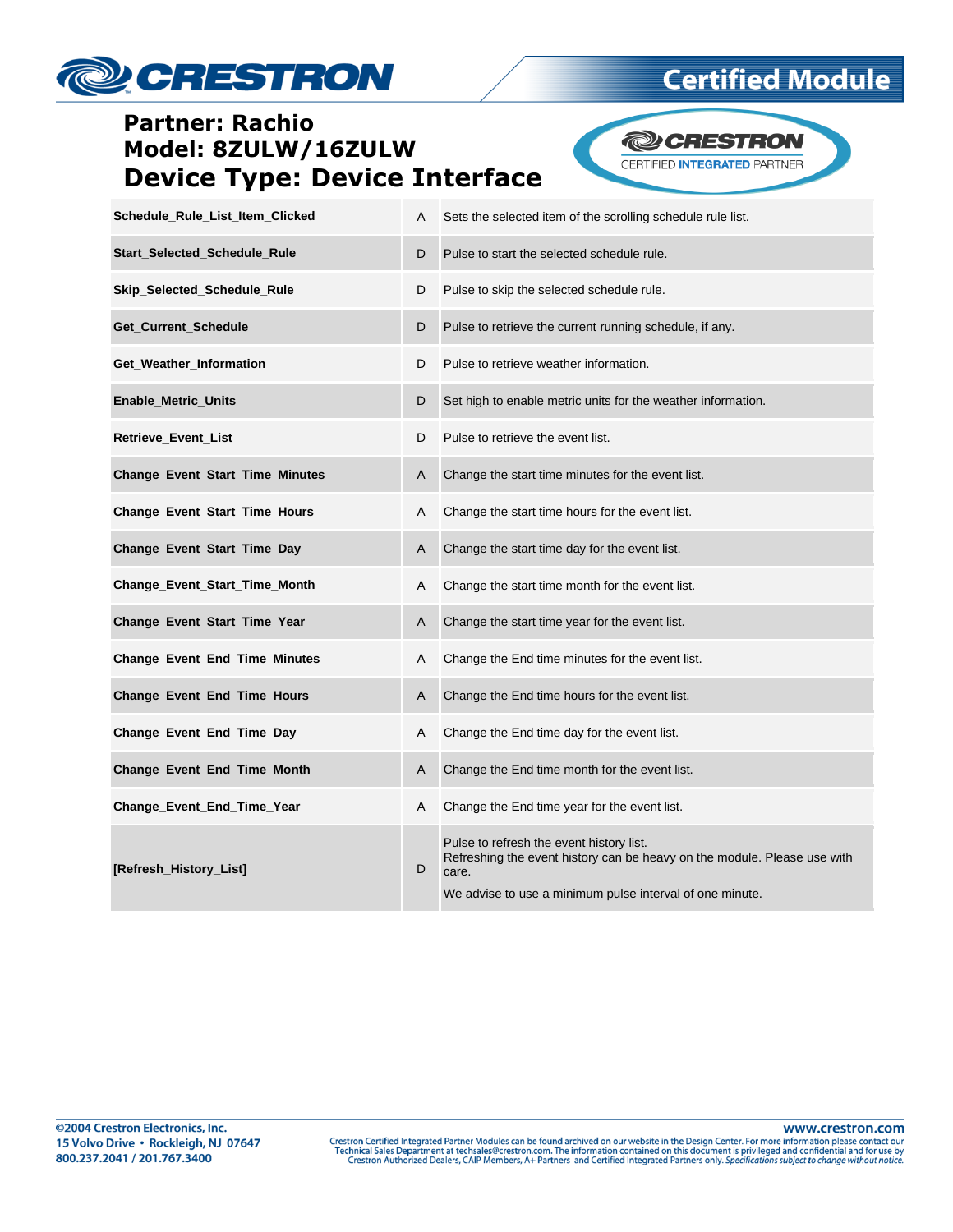

# **Certified Module**



#### **FEEDBACK:**

| Initialization_is_Complete                 | D            | Latches high to indicate that the module is initialized. The module is now<br>ready to be used.                       |
|--------------------------------------------|--------------|-----------------------------------------------------------------------------------------------------------------------|
| DeviceList_Item_[1-20]_Name                | $\mathsf{S}$ | The name of the device that should be displayed on line [1-20] of the<br>scrolling device list.                       |
| Device_List_Item_Count                     | Α            | The number of lines used to display the scrolling device list.                                                        |
| Selected_Device_Name                       | S            | The name of the selected device.                                                                                      |
| Selected_Device_Status                     | S            | The status of the selected device (Online, Offline)                                                                   |
| Selected Device is On                      | D            | Latches high to indicate that the selected device is active.                                                          |
| Selected_Device_is_Paused                  | D            | Latches high to indicate that the current activity is paused for the<br>selected device.                              |
| Selected_Device_Rain_Delay_Start_Date      | S            | The start time of the rain delay.                                                                                     |
| Selected_Device_Rain_Delay_Expiration_Date | S            | The end time of the rain delay.                                                                                       |
| Selected_Device_Elevation                  | S            | The elevation of the selected device.                                                                                 |
| Selected_Devcie_ZIP_Code                   | S            | The configured ZIP code for the selected device.                                                                      |
| Selected_Device_Time_Zone                  | S            | The configured time zone for the selected device.                                                                     |
| Selected_Device_Latitude                   | S            | The configured Latitude for the selected device.                                                                      |
| Selected_Device_Longitude                  | S            | The configured longitude for the selected device.                                                                     |
| Selected_Device_Serial_Number              | S            | The serial number of the selected device.                                                                             |
| Selected_Device_MAC_Address                | S            | The MAC address of the selected device.                                                                               |
| Zone_List_Item_[1-20]_Name                 | S            | The name of the zone that should be displayed on line [1-20] of the<br>scrolling zone list.                           |
| [Zone_List_Item_[1-20]_Icon_State]         | S            | The icon state used for zone list item [1-20].<br>This icon state is defined by the Zone Active Icon State parameter. |
| [Zone_List_Item_[1-20]_is_Active]          | D            | High to indicate that zone list item [1-20] is active.                                                                |
| Zone_List_Item_Count                       | A            | The number of lines used to display the zone list.                                                                    |
| Selected_Zone_Name                         | S            | The name of the selected zone.                                                                                        |

www.crestron.com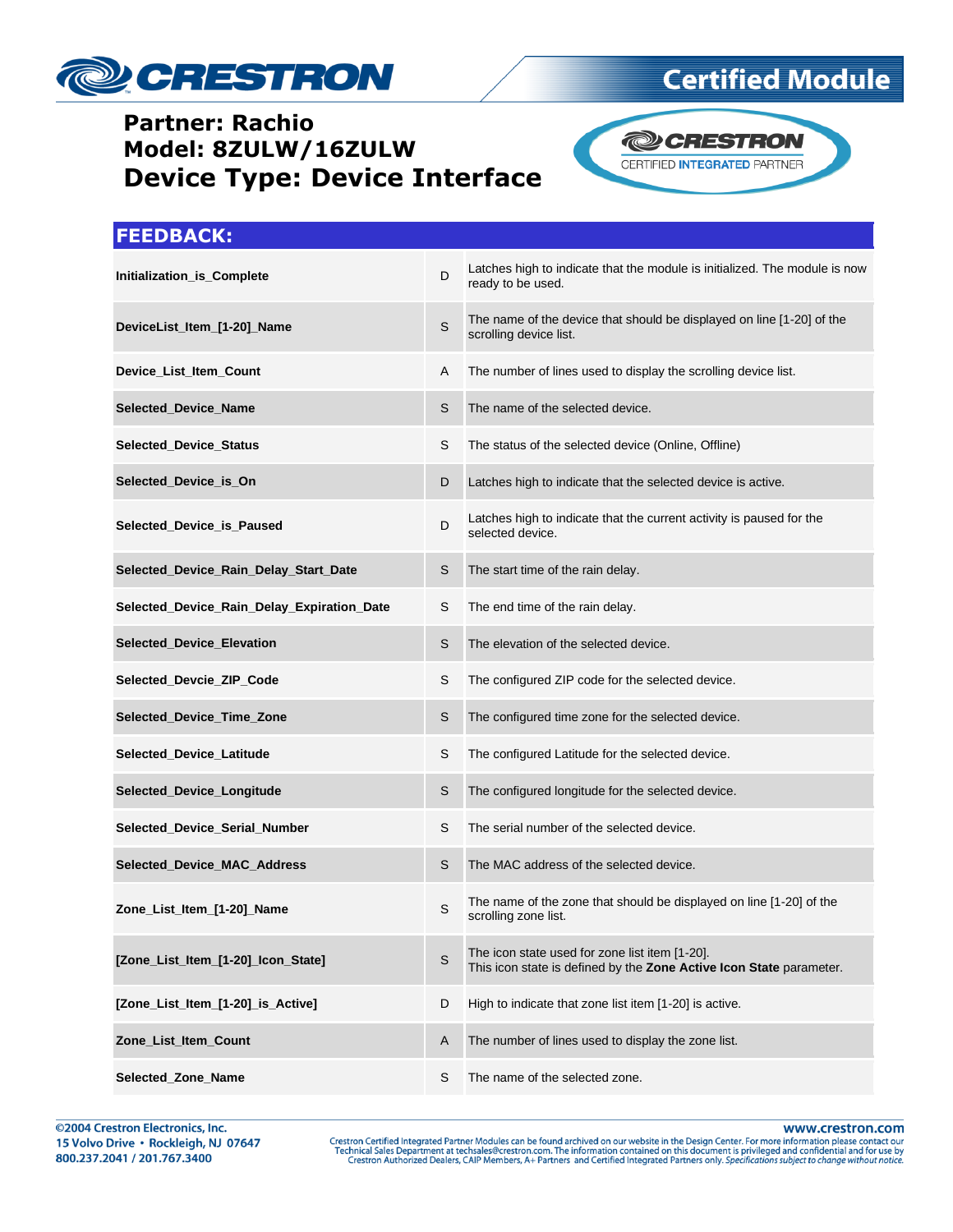

**Certified Module** 

**@CRESTRON** CERTIFIED INTEGRATED PARTNER

| Selected Zone Number                         | A | The zone number of the selected zone.                                                                               |
|----------------------------------------------|---|---------------------------------------------------------------------------------------------------------------------|
| Selected_Zone_is_Enabled                     | D | Latches high if the selected zone is enabled.                                                                       |
| Selected_Zone_has_Custom_Nozzle              | D | Latches high if the selected zone has a custom nozzle.                                                              |
| Selected_Zone_Custom_Nozzle_Name             | S | The name for the custom nozzle of the selected zone.                                                                |
| Selected_Zone_Custom_Nozzle_Image_URL        | S | The image URL for the custom nozzle of the selected zone.                                                           |
| Selected_Zone_Custom_Nozzle_Category         | S | The category for the custom nozzle of the selected zone.                                                            |
| Selected_Zone_Custom_Nozzle_Inches_Per_Hour  | S | The inches per hour value of the custom nozzle for the selected zone.                                               |
| Selected_Zone_Inches_Per_Hour                | S | The inches per hour value for the selected zone.                                                                    |
| Selected_Zone_Available_Water                | S | The available water for the selected zone.                                                                          |
| Selected_Zone_Root_Depth                     | S | The root depth for the selected zone.                                                                               |
| Selected Zone Management Allowed Depletion   | S | The allowed depletion for the selected zone.                                                                        |
| Selected_Zone_Efficiency                     | S | The efficiency value for the selected zone.                                                                         |
| Selected_Zone_Yard_Area_Square_Feet          | S | The yard area square feet value for the selected zone.                                                              |
| Selected_Zone_Irrigation_Amount              | S | The irrigation amount for the selected zone.                                                                        |
| Selected_Zone_Depth_Of_Water                 | S | The water depth for the selected zone.                                                                              |
| Selected_Zone_Runtime                        | S | The runtime for the selected zone.                                                                                  |
| Schedule_Rule_List_Item_[1-20]_Name          | S | The name of the schedule rule item that should be displayed on line [1-<br>20] of the scrolling schedule rule list. |
| Schedule_Rule_List_Item_Count                | Α | The number of lines that are needed to display the scrolling schedule<br>rule list.                                 |
| Selected_Schedule_Rule_Name                  | S | The name of the selected schedule rule.                                                                             |
| Selected_Schedule_Rule_Summary               | S | Summary for the selected schedule rule.                                                                             |
| Selected_Schedule_Rule_External_Name         | S | The external name of the selected schedule rule.                                                                    |
| Selected_Schedule_Rule_Cycle_Soak_is_Enabled | D | Latches high if cycle soak is enabled for the selected schedule rule.                                               |
| Current_Schedule_Type                        | S | The type of the current schedule.                                                                                   |

www.crestron.com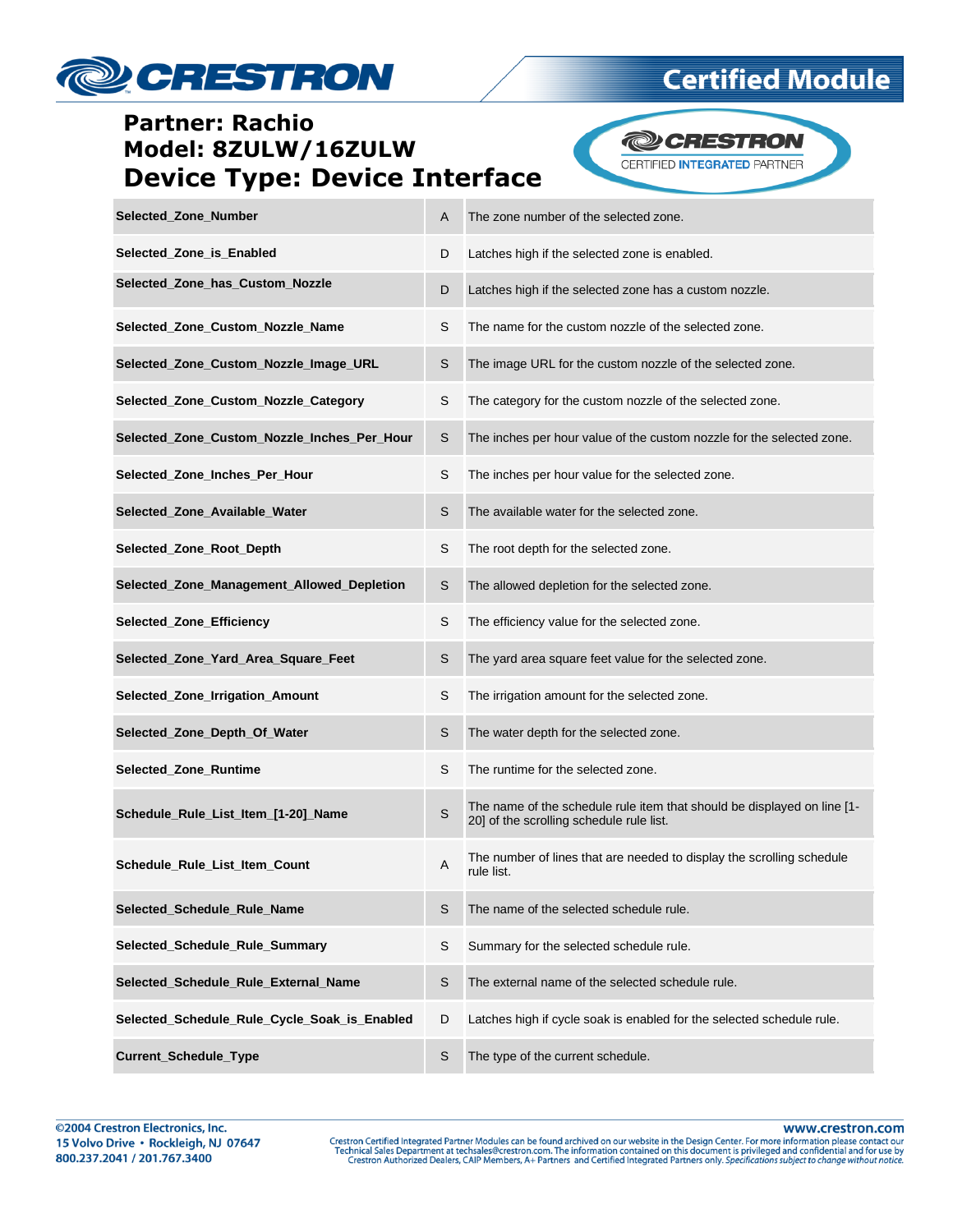

**Certified Module** 

**@CRESTRON** CERTIFIED INTEGRATED PARTNER

| Current_Schedule_Status             | S | The status of the current schedule.                                    |
|-------------------------------------|---|------------------------------------------------------------------------|
| Current_Schedule_Start_Date         | S | The start time for the current schedule                                |
| <b>Current_Schedule_Duration</b>    | Α | The duration of the current schedule.                                  |
| Current_Schedule_Zone_Name          | S | The name of the zone in the current schedule.                          |
| Current_Schedule_Zone_Start_Date    | S | The start time for the zone in the current schedule                    |
| Current_Schedule_Zone_Duration      | A | The duration for which the zone is active in the current schedule.     |
| Current_Schedule_Cycle_Count        | Α | The cycle count for the current schedule.                              |
| Current_Schedule_Total_Cycle_Count  | A | The total cycle count.                                                 |
| Current_Schedule_Cycling_is_Enabled | D | Latches high if cycling is enabled for the current schedule.           |
| <b>Current Schedule No Cycle</b>    | A | The time that there's no cycle in the current schedule.                |
| Show_Current_Schedule_Button        | D | High to indicate that the Current Schedule button should be displayed. |
| Weather_Current_Time                | S | The time for which the current weather information was retrieved.      |
| Weather_Current_Precip_Intensity    | S | The current precipitation intensity.                                   |
| Weather_Current_Precip_Probability  | S | The current precipitation probability.                                 |
| Weather_Current_Wind_Speed          | S | The current wind speed.                                                |
| <b>Weather_Current_Humidity</b>     | S | The current humidity.                                                  |
| Weather_Current_Cloud_Cover         | S | The current cloud cover percentage.                                    |
| Weather_Current_Dew_Point           | S | The current dew point.                                                 |
| Weather_Current_Weather_Type        | S | The current weather type.                                              |
| Weather_Current_Unit_Type           | S | The used unit type for the current weather information (US/Metric)     |
| <b>Weather Current Temperature</b>  | S | The current temperature.                                               |
| Weather_Current_Weather_Summary     | S | A summary for the current weather                                      |
| Weather_Current_Daily_Weather_Type  | S | The current daily weather type                                         |
|                                     |   |                                                                        |

**Weather\_Current\_Pretty\_Time** S The time for which the current weather information was retrieved. (long version)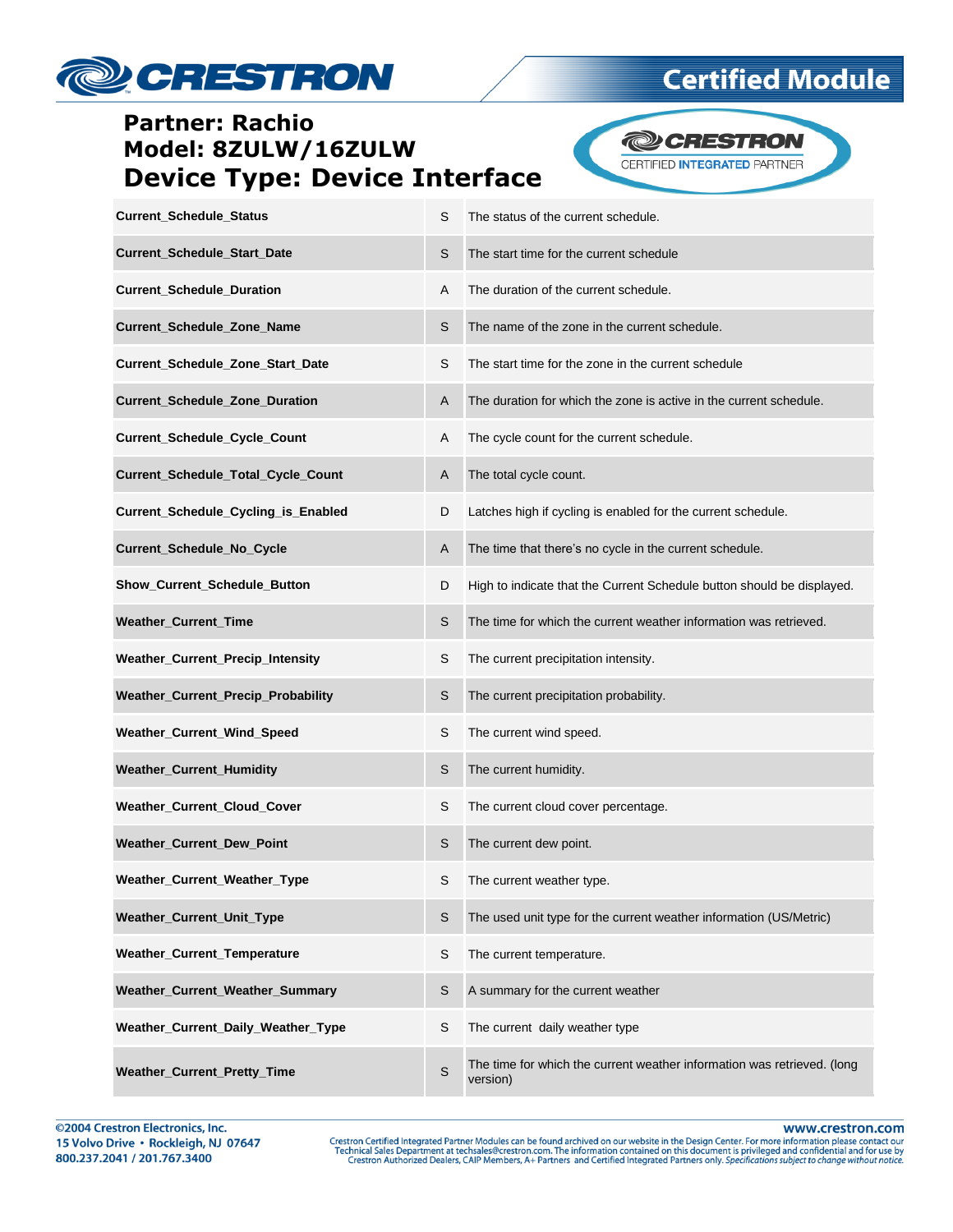# **DESTRON**

### **Partner: Rachio** Model: 8ZULW/16ZULW **Device Type: Device Interface**

**Certified Module** 

**@CRESTRON** 

CERTIFIED INTEGRATED PARTNER

| Weather_Forecast_Time                    | S | The time for which the forecast weather information was retrieved.                                                    |
|------------------------------------------|---|-----------------------------------------------------------------------------------------------------------------------|
| <b>Weather Forecast Precip Intensity</b> | S | The forecast precipitation intensity.                                                                                 |
| Weather_Forecast_Precip_Probability      | S | The forecast precipitation probability.                                                                               |
| Weather_Forecast_Temperature_Min         | S | The forecast minimum temperature.                                                                                     |
| Weather_Forecast_Temperature_Max         | S | The forecast maximum temperature.                                                                                     |
| Weather_Forecast_Wind_Speed              | S | The forecast wind speed.                                                                                              |
| Weather_Forecast_Humidity                | S | The forecast humidity.                                                                                                |
| Weather_Forecast_Cloud_Cover             | S | The forecast cloud cover percentage.                                                                                  |
| Weather_Forecast_Dew_Point               | S | The forecast dew point.                                                                                               |
| Weather_Forecast_Weather_Type            | S | The forecast weather type.                                                                                            |
| Weather_Forecast_Unit_Type               | S | The used unit type for the current weather information (US/Metric)                                                    |
| Weather_Forecast_Weather_Summary         | S | A summary for the forecast weather                                                                                    |
| Weather_Forecast_Daily_Weather_Type      | S | The forecast daily weather type                                                                                       |
| Weather_Forecast_Pretty_Time             | S | The time for which the forecast weather information was retrieved. (long<br>version)                                  |
| Event_List_Item_[1-100]_Description      | S | The event description for the event that should be displayed on line [1-<br>100] of the scrolling event list.         |
| Event_List_Item_Count                    | A | The number of lines that are needed to display the scrolling event list.                                              |
| [History_List_Item_[1-100]_Description]  | S | The event description for the event that should be displayed on line [1-<br>100] of the scrolling event history list. |
| History_List_Item_Count]                 | A | The number of lines that are needed to display the scrolling event history<br>list.                                   |
| <b>Show_Notification_Page</b>            | D | Pulses to indicate that a new notification was received.                                                              |
| Notification_Timestamp                   | S | The timestamp of the received notification.                                                                           |
| Notification_Type                        | S | The Type of the received notification.                                                                                |
| Notification_Icon_URL]                   | S | The icon URL for the received notification type.                                                                      |
| Notification_Item_[1-10]_Label           | S | The label of notification item [1-10].                                                                                |

©2004 Crestron Electronics, Inc. 15 Volvo Drive · Rockleigh, NJ 07647 800.237.2041 / 201.767.3400

www.crestron.com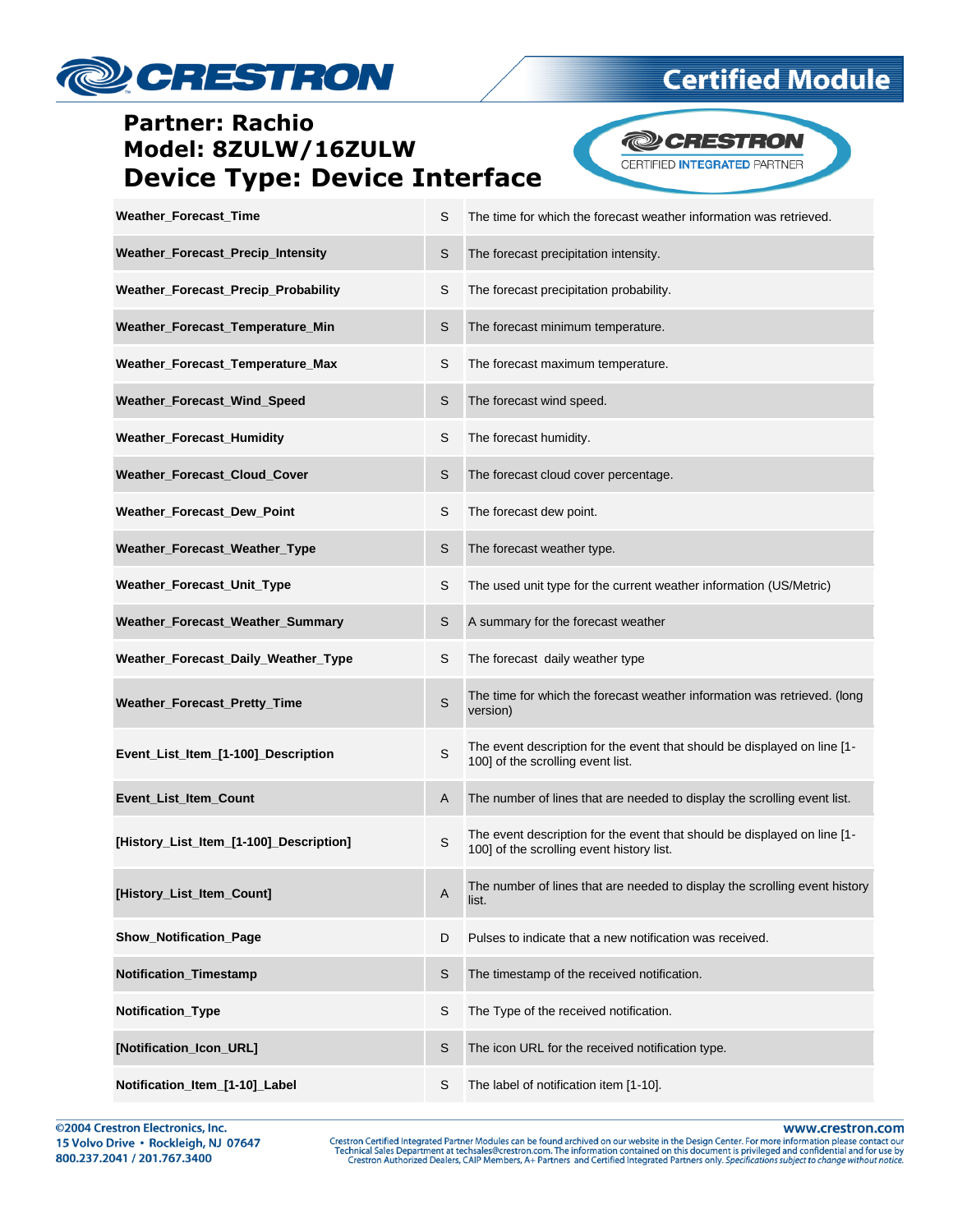

# **Certified Module**

**@CRESTRON** CERTIFIED INTEGRATED PARTNER

**Notification\_Item\_[1-10]\_Value** S The value of notification item [1-10].

| <b>PARAMETER:</b>                    |              |                                                                                                                                                                                                                                                                                              |
|--------------------------------------|--------------|----------------------------------------------------------------------------------------------------------------------------------------------------------------------------------------------------------------------------------------------------------------------------------------------|
| <b>API Token</b>                     | S            | The API token that can be found on the Rachio web interface. (see general<br>notes)                                                                                                                                                                                                          |
| <b>Notification IP Address</b>       | S.           | This is used to receive notifications from the Rachio service. We recommend<br>using the domain name of the Crestron processor (provided by the Crestron<br>domain service).<br>The public IP address of the Crestron processor can also be used.                                            |
| <b>Notification Port</b>             | $\mathsf{A}$ | The TCP port used to receive notification from the Rachio service.<br>The Rachio notifications are received from a Rachio service and from the<br>device itself. This means that the firewall needs to be configured to forward<br>data for the notification port to the Crestron processor. |
| <b>Notification Display Interval</b> | A            | The minimum number of seconds that a Rachio notification needs to be<br>displayed. This is used in case the Crestron processor receives multiple<br>notifications at the same time.                                                                                                          |
| <b>Zone Active Icon State</b>        | S            | The icon state that is used to portray an active zone in the zone list.                                                                                                                                                                                                                      |
| <b>Default Device Name</b>           | S            | The name of the default Rachio device.                                                                                                                                                                                                                                                       |
| <b>Event History Time Interval</b>   | Days         | The time interval that is used to retrieve the event history list. The event<br>history list is cutoff at a 100 events so depending on the activity of your Rachio<br>system, you want to adjust the time interval so it corresponds with the last 100<br>events.                            |